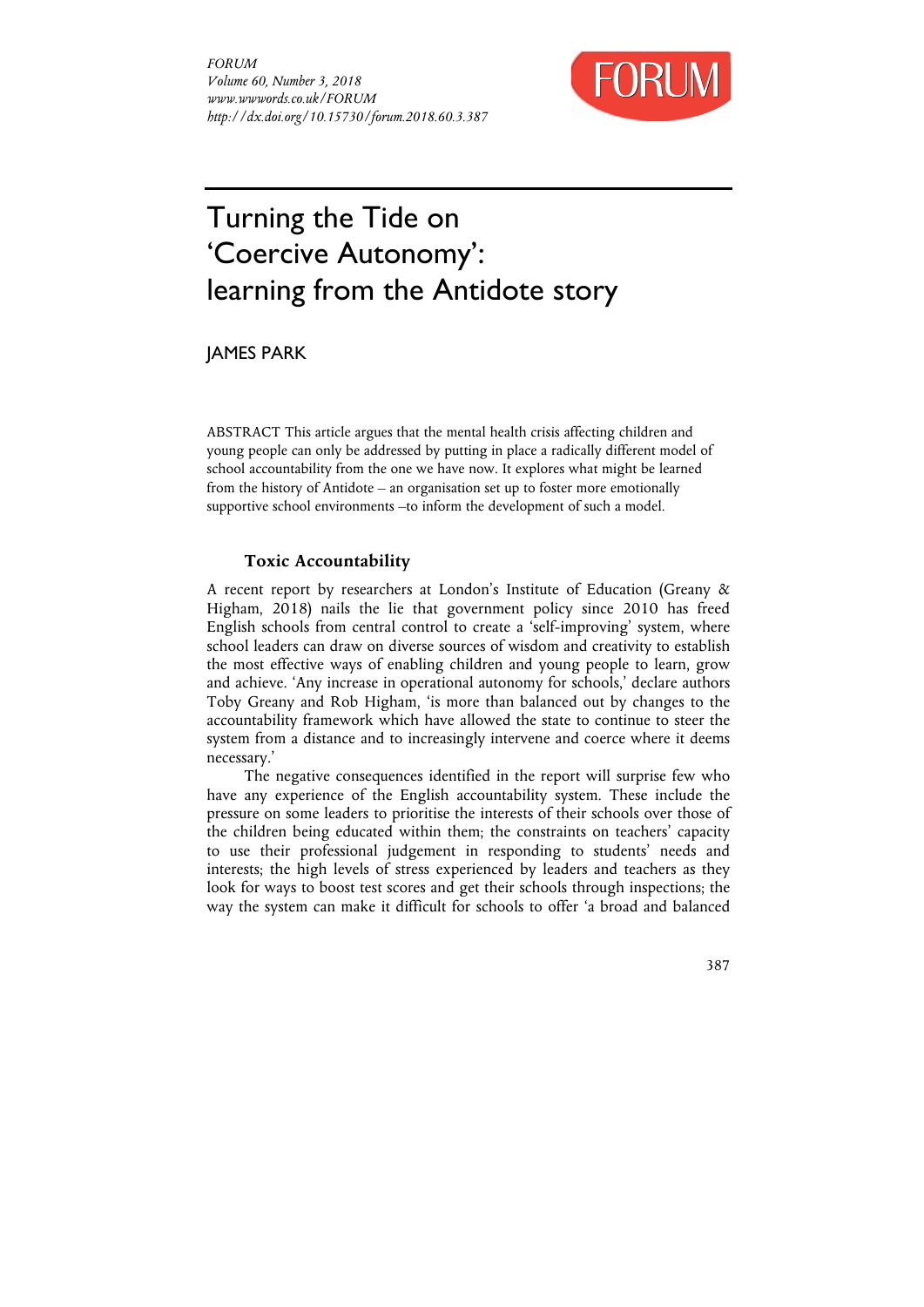#### *James Park*

curriculum'; the adoption of practices designed to 'cream skim' particular types of students, leading to the emergence of winners and losers, as disadvantaged, migrant and hard-to-place children are shunted into low-performing schools.

Greany and Higham do not explore the impact all this might be having upon young people's capacity to thrive, but their argument raises questions such as: How does it affect some students' sense of self to be learning in schools where so much importance is attached to individual test results and the aggregated results for their schools? To what extent are the anxieties of leaders and teachers picked up by the young people in their charge, and what impact might this have upon the course of their lives? How often is a student's selfconfidence damaged when his or her school is judged to be 'inadequate', the head teacher scuttled out of the door, the school designated for closure?

Without answers to these questions – and obviously different children are affected in different ways – we also cannot establish how strong the links might be between the anxiety and competitive stress fostered by the system and the rising levels of emotional distress reported by young people. Many believe that the pressures created by social media – which lead to people constantly being compared with others and judged by them – are the biggest reason for the increase in the numbers of young people who experience depression, anxiety and the urge to self-harm. It is surely reasonable to propose that a school accountability system which applies similar pressures must be another part of the explanation. Which means we either have to accept the mental health crisis as collateral damage from actions taken to improve our schools, or evolve a different model.

#### **Emotional Literacy**

These questions are particularly poignant for me because some two decades ago I helped set up an organisation called Antidote that sought to put the emotional development of children and young people at the centre of the school reform agenda. Our declared aim was to make 'the capacity to handle the complexities of our emotional lives as commonplace as the ability to read, write and do arithmetic'. And we came to realise that the most powerful way to achieve this was by enabling schools to drive improvement from below, through giving children, young people and their teachers real opportunities to shape what they learned, how they learned and how their schools were run. The multiperspectival accountability model (Park, 2013) that evolved from this thinking – built as it was around an all-inclusive democratic conversation – was about as far away as could be imagined from the system that Greany and Higham (2018) dub 'coercive autonomy'. How different things might look now if our impact had gone deeper and been more lasting!

This article is about what, if anything, can be learned from the Antidote story that might be useful for those setting out now to engineer a shift towards a healthier school system, one that I argue needs to take a genuine interest in the opinions and experiences of leaders, staff, students and parents.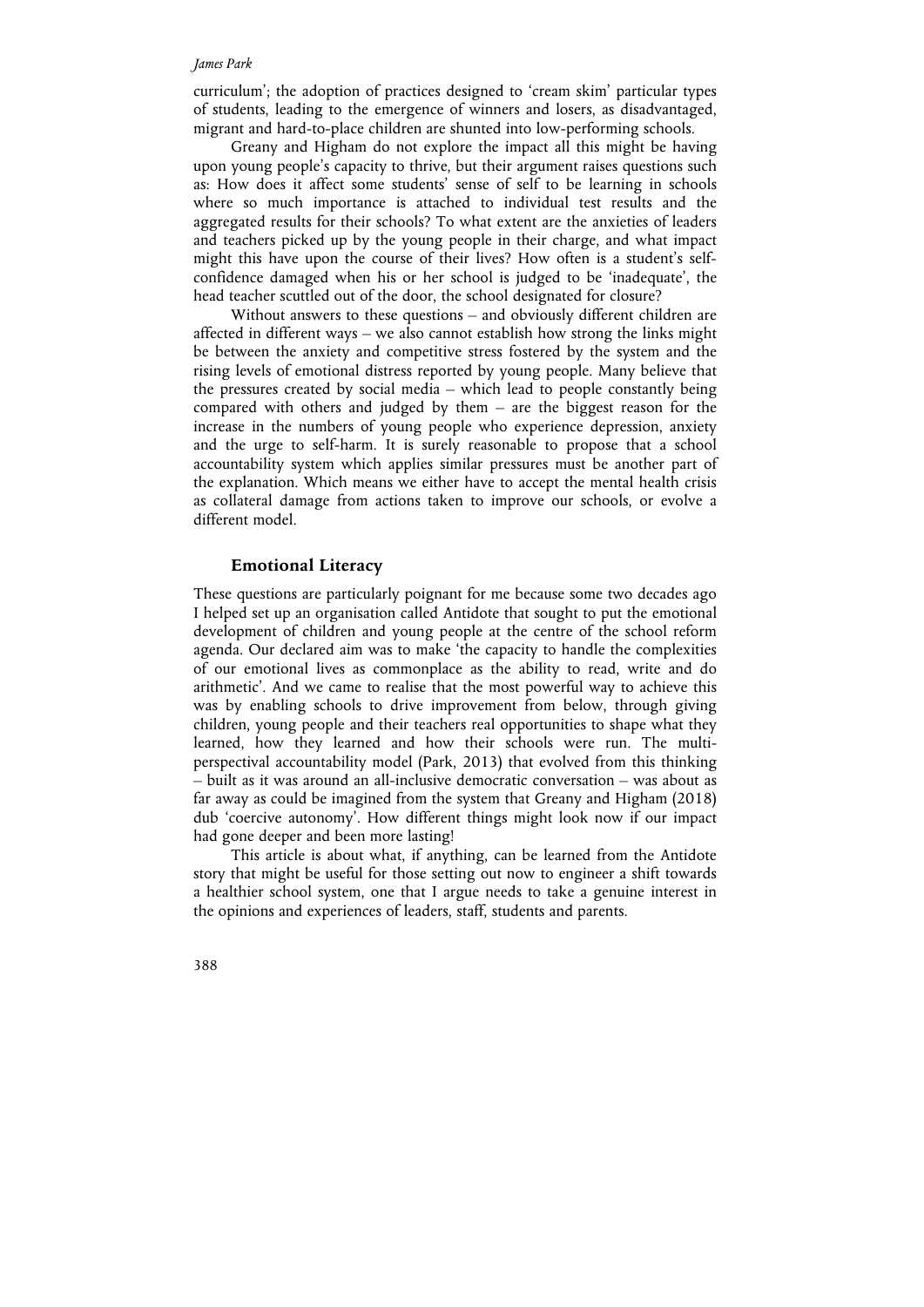As it happens, our initial focus was on curriculum and pedagogy – in part because a conversation was going on about how the National Curriculum could incorporate citizenship and moral education alongside wider definitions of personal, social and health education. We argued that emotional understanding was a driver of cognitive learning, and that you could enhance motivation to learn, and depth of learning, by developing pedagogies that enabled children and young people to explore their emotional experiences – how they understood their intuitive responses to things, how they built their relationships to others – while they were making discoveries about the world. This might happen while they were reflecting on the content of what was being studied – thinking about what made *them* feel powerful while learning about a historical leader; reflecting on the ebb and flow of their own relationships while reading a romantic novel; and so on  $-$  or by sharing through dialogue their varying emotional responses to a scientific experiment, a mathematical problem, a piece of knowledge. We wanted to find powerful ways of enabling young people to find in what they were learning what was relevant to their own lives, and so strengthen their motivation to learn. We were concerned to ensure that the core of the curriculum could be accessed by all young people, and were definitively not putting forward emotional learning for consideration as a discrete subject.

As we developed our argument, we came to realise the importance of school culture, and the processes that shaped it, to what we were trying to achieve. We saw that young people's capacity to be reflective, understand what was going on for them, and think about how to change their patterns of relating to others was powerfully affected by the emotional environment of their schools; by whether they felt that the adults around them wanted them to do well, showed an interest in their opinions, and valued them as contributors to the school community; and by whether they felt safe, and able to voice their views without fear of being shamed. We developed an acronym, CLASI – Capable, Listened to, Accepted, Safe and Included – to describe the sort of school culture we thought contributed to developing emotionally powerful people. And we realised that the way to make schools more CLASI was to find out from everyone in the school community what was really going on, and what ideas they had about how to make it even better.

As we implemented these ideas, we started to see how young people's selfknowledge and sense of self could grow through having the power to speak – hearing their voice reflected back by others who saw things differently, engaging in dialogue with those others to find ways forward that worked for everybody. And how experiencing themselves as participants in a process that led to organisational change helped remove the blocks to them making personal changes in how they saw themselves and organised their lives. Over time, we came to recognise that the democratising processes we were arguing for could lead to shifts in pedagogy, but that the sort of changes in pedagogy we thought necessary were unlikely to come about in a culture that did not embrace stakeholder voice.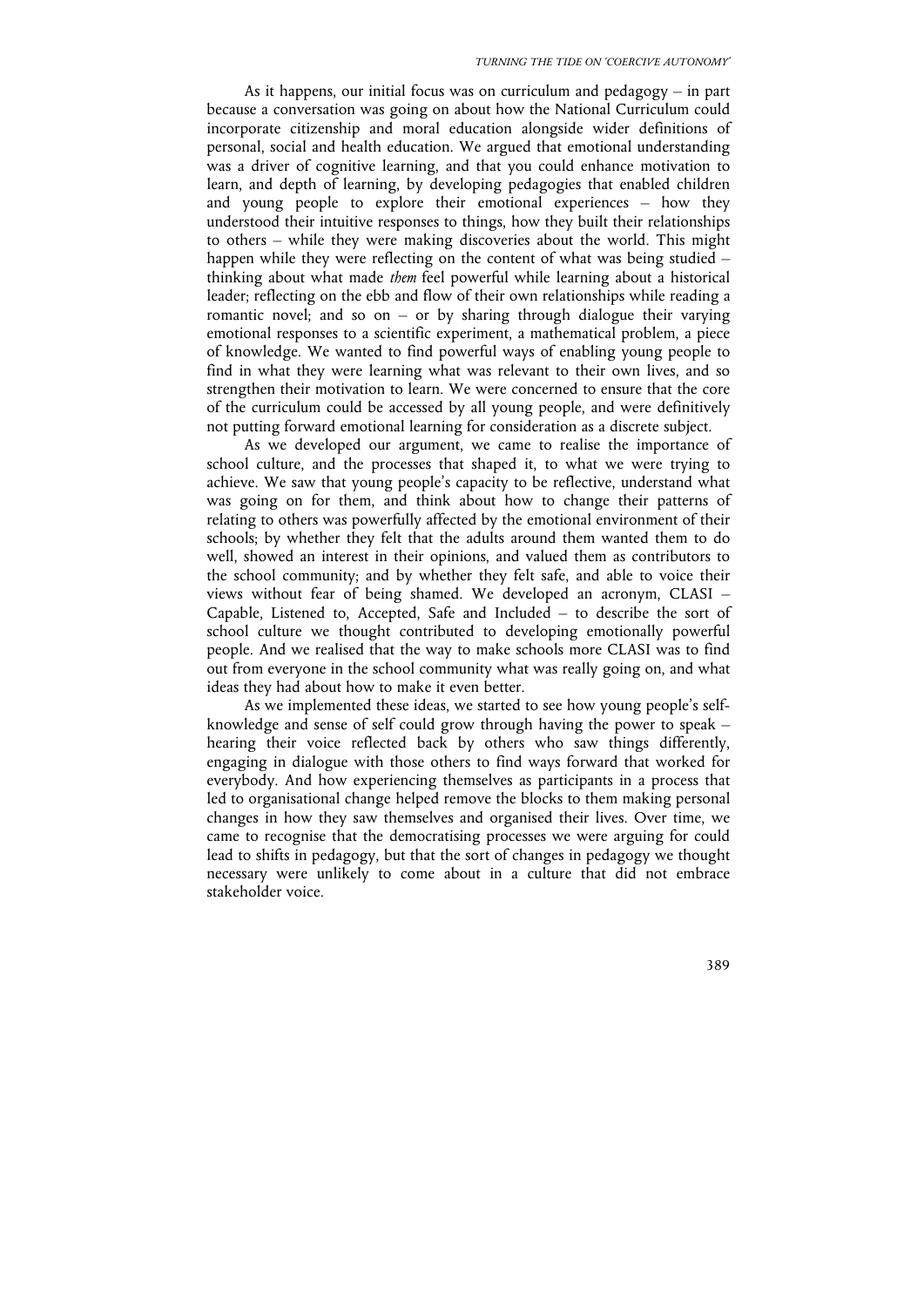## **Joining the Education Argument**

Most of us involved in setting up Antidote came from outside education. We were writers, management consultants, psychotherapists, sociologists and doctors as well as teachers and head teachers, initially as interested in challenging the Treasury to think about the emotional consequences of its financial instruments and in working out how to enrol people in taking responsibility for addressing climate change as we were in influencing school reform. We wanted to achieve a more emotionally literate society, and saw education policy as one element in our strategy for achieving that. But the phone calls we received from teachers and parents – articulating their anxiety about the impact of the 'standards' agenda on children and young people – persuaded us that schools should – at least for a while – be our primary focus.

We thought it a strength that our perspectives were informed as much by psychotherapy, sociology and management consultancy as by debates within education. A less positive consequence was that we were not as well prepared as we might have been to respond to educationalists who were sceptical of our argument, and we were even surprised when journalists talked about our project as being an attempt to revive 'progressive' educational ideas. We had thought that we were cutting a way through any binary division between learnercentred and 'traditional' approaches. Surely people could see how deep our concern was that children acquire knowledge? We just didn't think that it really worked trying to 'transmit' information to people who were not emotionally prepared to receive it. And we really were not arguing for a focus on emotion over cognition – rather, that the two needed to work together, to the benefit of both.

If we had recognised from the start how difficult it would be to escape the charge that we were against academic learning and intellectual rigor, we might have thought more carefully about the friends we mixed with and the alliances we forged. We knew that, as a tiny organisation seeking to achieve big things, we had to work with others. The obvious people to work with were those who, like us, were arguing for the importance of attending to children's emotional development. We found ourselves collaborating with people who delivered counselling in schools, practised restorative justice and circle time, provided home-school support, ran nurture groups and organised after-school clubs where children developed group skills. We would get together for stimulating weekends where we would share knowledge, develop position papers and organise seminars to promulgate the shared elements of our agenda. Looking back, I find it perplexing that so few of the people we talked with at this stage were focused on the core of the curriculum and academic learning.

#### **Riding a Wave**

But we were buoyed up by the sense that we were riding the Zeitgeist. Setting out our stall as the New Labour drum started to roll meant we could exploit the interest of politicians in finding new ways to engage the disengaged and build a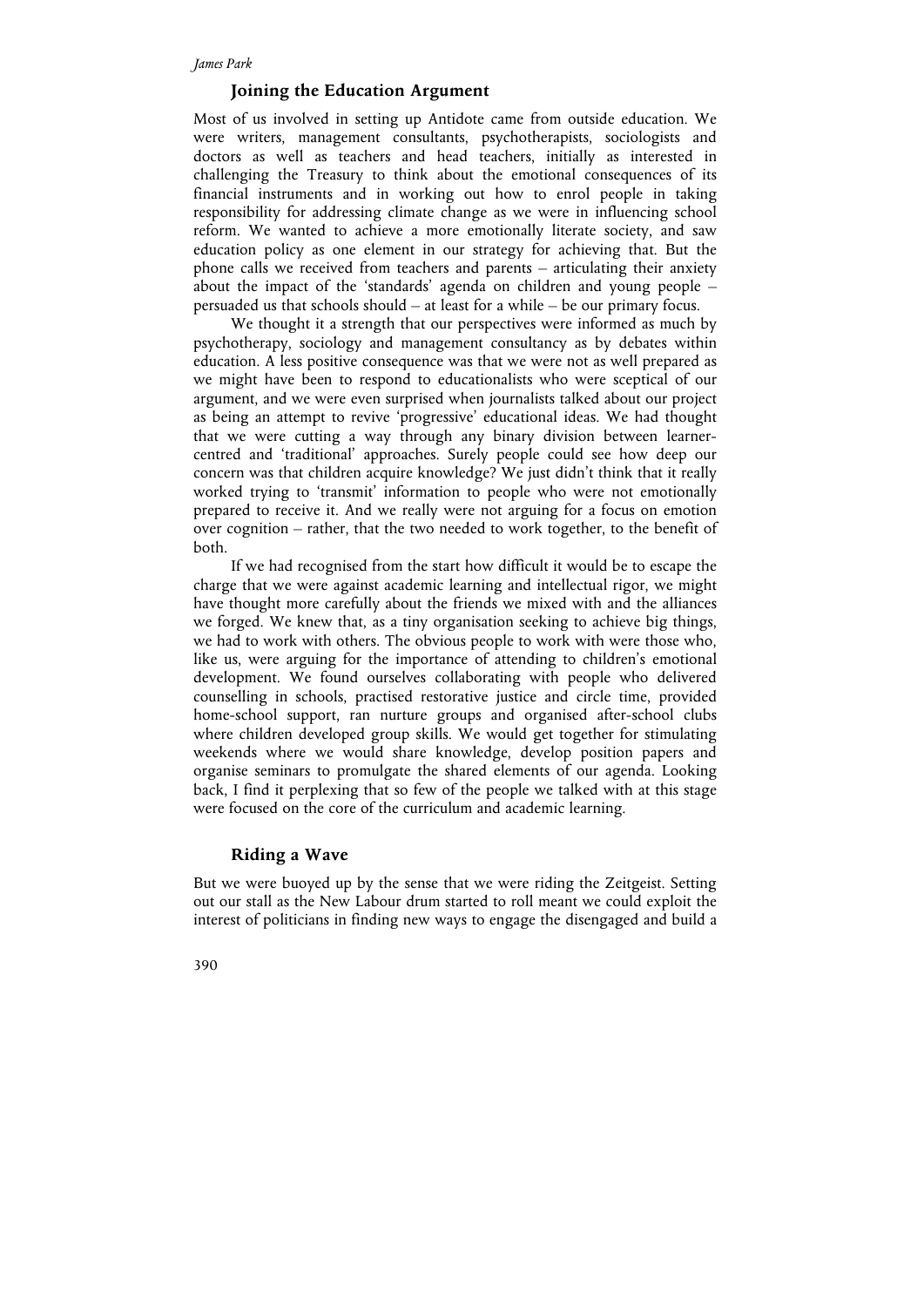healthy society. We were able to feed our viewpoint into the discussions that took place in the various committees that shaped (or at least tried to) the government's approach to personal, social, health and citizenship education. And the fact that we had found our voice in these fora eased open the doors to funders who were interested in backing the action research project we wanted to set up. It was an exciting time. But looking back, I wonder how things might have turned out if we had differentiated our argument more clearly from those of organisations that offered discrete interventions designed to help individuals or groups resolve their emotional difficulties. If we had occupied our own ground more firmly, could we have built a stronger base of support? Or might we just have just faded away for lack of interest? At this distance in time, it is impossible to say.

Over time, the funding we garnered from charitable trusts enabled us to develop our core argument by working collaboratively with staff and students at interested primary and secondary schools. We developed an online diagnostic that gave staff, students and parents the opportunity to provide an honest and open account of how the school's culture affected their capacity to learn, grow and achieve. And we evolved a process for using this data to inform reflective conversations across the school community that shape a strategy for change. We looked at how processes like Philosophy for Children (P4C) could enrich learning by strengthening emotional-cognitive links, and developed tailored approaches for working with particular class groups. We knew we were getting somewhere when, at the end of the second year, the head teacher of one primary school reported that 'Antidote started the staff talking as a group and imperceptibly the emotional climate in the school began to change. People were coming to me saying, "We have a problem here but we've thought of a couple of solutions that might work." Before they used to say, "We have a problem here. We'll leave it with you."'

We became increasingly convinced that we had found a way of getting the whole school community positively engaged in leading a process of school change – an economical, light-touch, life-enhancing process that was very different from the costly, coercive, wasteful system associated with the school accountability system built around Ofsted inspections.

Our timing was lucky. In 2002, when the Department for Education and Skills commissioned Katharine Weare and Gay Gray to prepare a report on 'what works in promoting social and emotional competence' (Weare & Gray, 2003), we could argue strongly for an approach that embraced the whole school community, rather than being purely focused on putting emotion lessons into the curriculum. 'There is strong evidence to suggest,' wrote Weare and Gray, 'that the school environment is the largest determinant of the level of emotional and social competence and wellbeing in pupils and teachers.' This was music to our ears. We had an offer for schools that was built around our online diagnostic and called the PROGRESS Programme. So with the arrival of designated funding for schools to buy in work on what came to be called the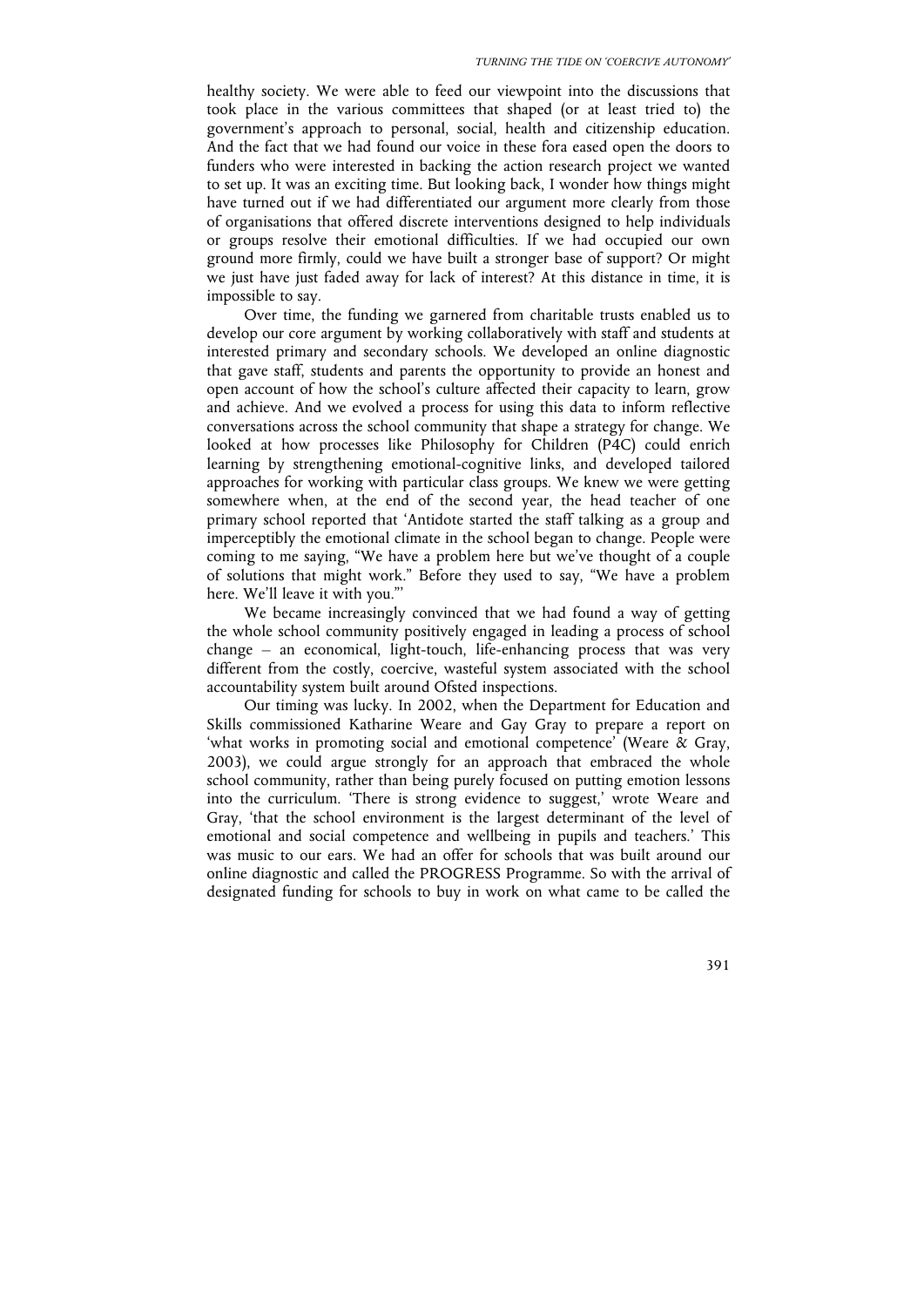Social and Emotional Aspects of Learning (SEAL) programme, we were ready to roll this out across the country.

## **Changing School Cultures**

We went on to implement PROGRESS in schools around the UK – from tiny primaries in rural areas to mammoth secondaries in inner cities, sometimes working with clusters of schools, sometimes though local authorities, at other times just with an individual school that was interested in what we had to offer. As we did so, we learned to navigate our way through the multiple layers of scepticism we encountered: school leaders who doubted that anything useful would come from inviting staff and students to be completely open about their experience of school; staff and students who did not believe we could guarantee that it was safe to articulate what they *really* felt, and could not believe that doing so might lead to change. Our job was to keep the conversation going long enough for people to see that profound shifts could come about as a result of a school's stakeholders exploring what was really going on: becoming in the process more able to address taboo topics, understand each other and relate differently. By enhancing 'reflective capacity' – a term I came over time to prefer to 'emotional literacy' – we helped individuals and organisations become less stuck, less trapped in the headlights of the standards agenda, with small changes building cumulatively upon each other to shape the possibility of lasting transformation.

The shifts in culture and atmosphere we saw taking place were sometimes profound, and we began to gather the first smidgens of evidence to suggest that bringing about these sorts of changes could also boost test scores. We worked, for example, at a primary school in an area of high economic deprivation to the west of London, with a very mobile student population – all factors that made it difficult getting SATS scores up to the expected norms. As we worked with staff and students to explore the pressure they were under, and the impact this had on teaching and learning, they started to recognise that the 'fix-it' solutions they had been adopting to improve results were getting in the way of developing longer-term strategies that would enable children to truly grow, learn and develop. They were reluctantly embracing teaching and learning techniques that they did not enjoy delivering or ultimately believe in. This in turn increased stress and unhappiness. Staff sickness was high, leading to disrupted relationships between teachers and children. Many children found these disruptions hard to tolerate; it dented their confidence and provoked challenging behaviour.

As these findings were brought to the surface, staff and students began to talk together about better ways of learning. Teachers thought about how to make lessons interesting, and resolved to focus on creating learning experiences that would get students more engaged. Feeling more efficacious themselves, they found that this boosted children's confidence and capacity. The irony was that these 'longer-term' approaches to raising achievement brought about a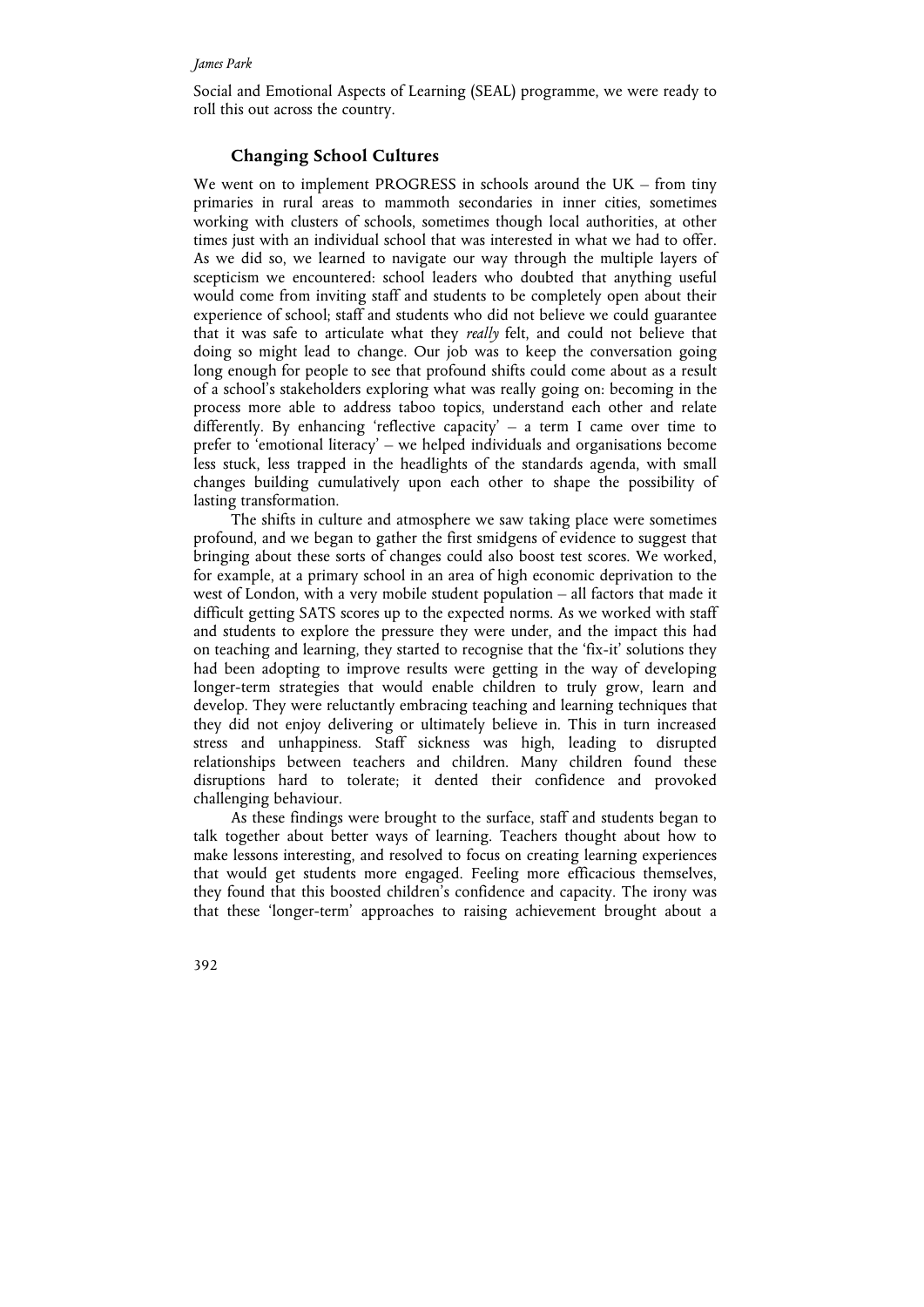rapid improvement in SATS results. Just nine months after we had first been introduced to the school, the number of children achieving Level 4 in English was 84%, as against 61% the previous year. Reading rose from 66% to 86%. Writing rose from 53% to 76%; science from 73% to 81%. This was the sort of win-win we had been dreaming about.

### **Hitting Obstacles**

What happened next showed the limitations of this school-by-school approach. School leaders have to juggle multiple agendas. That's the nature of the job they do. Happy as the head teacher of the school described above was to celebrate the improvements we had helped bring about, he did not allocate time or resources to sustaining them. Two years later, when the results achieved in the year we worked with the school were dismissed by inspectors as a 'blip', and the school was put into special measures, he owned up to having 'taken his eye off the ball'.

Our response was to develop more sophisticated ways of getting school leaders to stay with PROGRESS after the initial improvements had been achieved. And we sought to persuade more schools to buy into PROGRESS, hoping that we might achieve sufficient take-up to reach a tipping point, when the ideas at the heart of PROGRESS would be absorbed into thinking about the system as a whole, leading to people starting to make the argument for a wholly different model of school accountability. In retrospect, this seems ridiculously over-optimistic.

Time was running out for the New Labour project. Despite our best efforts, the Conservative MPs most likely to be shaping education policy after the next election tended to see social and emotional learning as a distasteful diversion from the real academic business of schools. We were urged to drop reference to emotions in favour of 'grit'; the academies and free school programmes they promised to set up were always going to favour leaders intent on finding the most direct route to improving their test scores. Schools were going to lose the funding designated for SEAL, even as their budgets started to shrink.

Following the election of the coalition government, we tried to establish our relevance to the core business of schools by merging with Human Scale Education (HSE) and aligning ourselves with the Whole Education movement to give children a fully rounded education. We gathered together the evidence that had emerged from evaluations of SEAL (Banerjee, 2010) and PROGRESS about the importance of the links between school culture and attainment. And we created a low-cost automated version of the online instrument that we hoped schools might adopt, even in the more financially and conceptually constrained world we were moving into. But we found that there was a fundamental problem with this latter strategy: successful implementation of PROGRESS had been reliant on highly skilled consultants holding the space between different voices, keeping them in play until a clear strategy could emerge out of the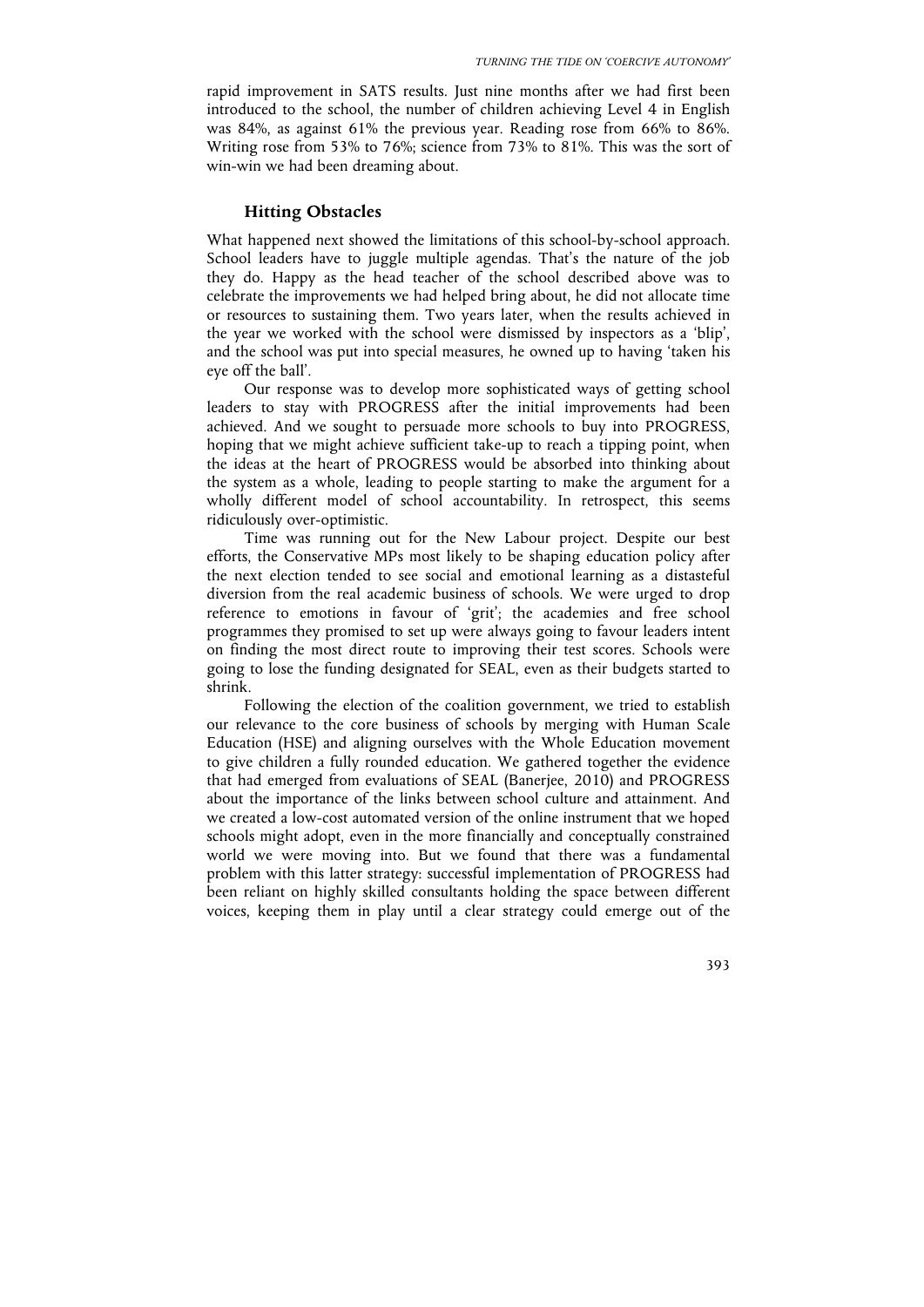#### *James Park*

interaction between them. With no resources available to buy in the consultant role, schools could find themselves challenged by data that felt too hot to handle.

#### **The End of Antidote**

And when we did get closer to schools, it became clear also that it had been the government injunction to adopt SEAL which had enabled leaders to suspend their disbelief long enough to discover the benefits of taking part in PROGRESS; this was much more difficult to achieve if they were simply selecting the process from a shopping list of possible interventions.

The rankings on that list were increasingly being determined by a body, the Education Endowment Foundation (EEF), that had been set up by the incoming education secretary Michael Gove to evaluate 'what works' in narrowing the gap between the test scores of disadvantaged kids and their peers. Getting a place on that shopping list was extremely difficult for us: our involvement in the history of SEAL made it hard to differentiate our offer from curriculum-based models for developing social and emotional skills; the fact that PROGRESS was still an evolving process when the contracts started to dry up made it problematic arguing that we were ready to take our programme to scale; the bigger difficulty was that it was always going to be hard to prove a significant impact on the relative educational attainment of a specific group (disadvantaged kids) through a process as indirect as changing school culture. We were not helped by the lack of any significant evidence from elsewhere to back up our claim that using democratic voice to capture stakeholders' perspectives and trigger a discussion of how to change the way schools worked as a whole system could tip the balance towards more disadvantaged kids. All of which led us eventually, after much soul-searching, to the conclusion that our time was up.

Our last hurrah was the publication by Demos, in 2013, of our report (Park, 2013) on the case for 'multi-perspective inspection'. This drew on everything we had learned over the past 16 years about how to shape school cultures that enabled young people to thrive. We argued for the development of a model that would value the opinions of leaders, staff, students, parents *and* inspectors about a school's performance, instead of allowing the judgement of one group – the inspectors – to prevail against everyone else. The report was judged to be of sufficient interest to merit slots on the *Today* programme and in the *Sun* newspaper. But while people clearly enjoyed the spectacle of Ofsted being bashed, it did not seem that they were particularly interested in the alternative model being proposed. People took it as read that it was unrealistic to expect anything of this sort to be taken seriously anytime soon. And looking around today, it does not seem that anybody is putting forward alternatives that do not resemble either a reversion to the local authority–based model that Ofsted replaced, or an attempt at professional capture, like the proposal for peer inspections put forward by the Headteachers' Roundtable.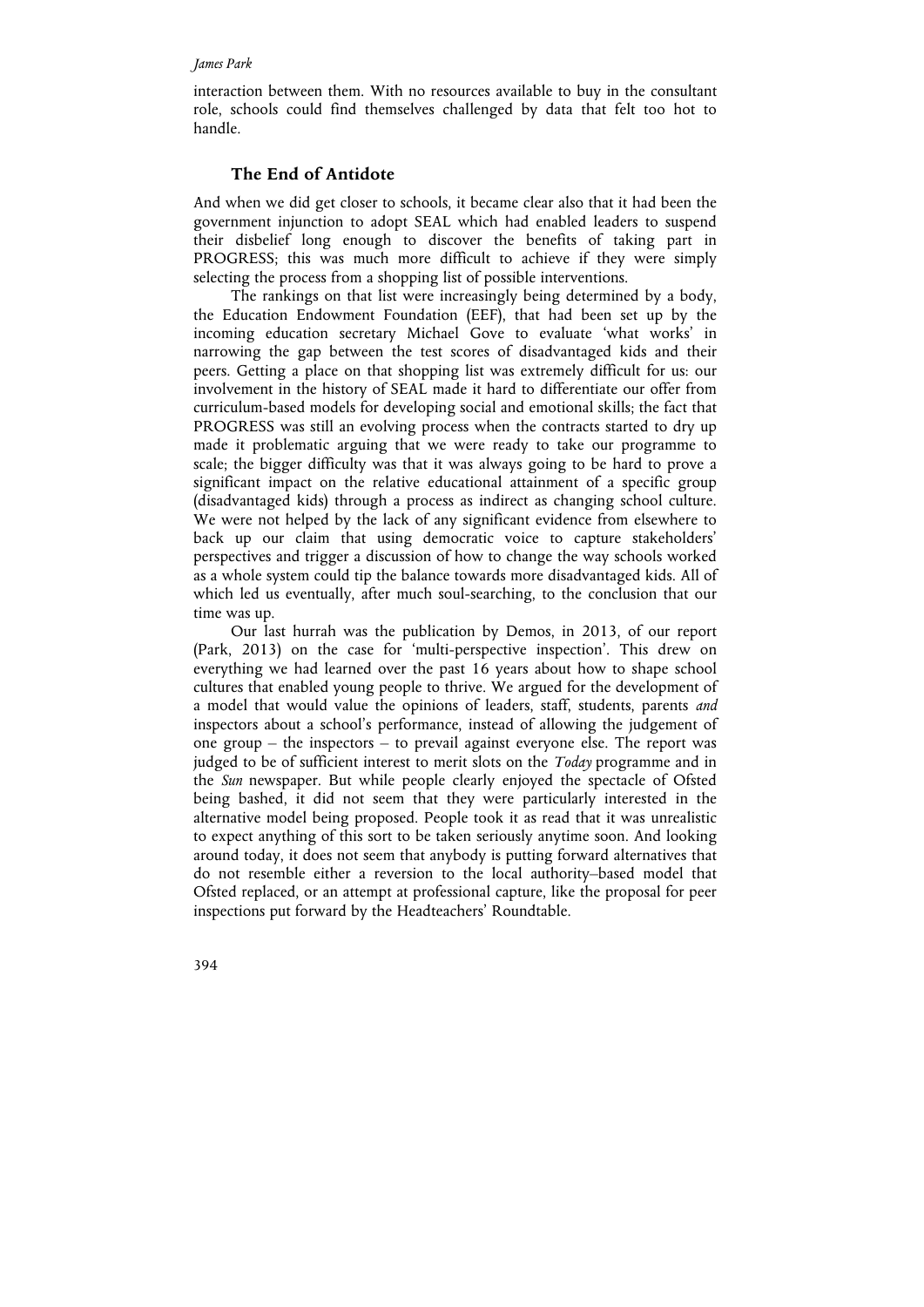## **Lessons Learned**

My advice to all those seeking for ways of addressing the mental health crisis among children and young people would be that they start from where we ended up: thinking about how to put real urgency into the quest for an alternative to the accountability framework described by Greany and Higham (2018). What this might involve includes:

- 1. Recruiting an army of people to gather evidence for the toxic impacts of the system we currently have in place, particularly on children and young people, and finding systematic ways of deploying this evidence to show what is really going on for some young people.
- 2. Searching far and wide for alternative accountability models that have been shown to work, and getting a real discussion going about what an alternative system to the one we have might look like.
- 3. Taking a stand against those who want to polarise discussion around a binary opposition between 'traditional' and 'progressive' models of teaching.
- 4. Evolving a distinctive language to differentiate what they are proposing from things that look similar: when 'student voice' is about a school council deciding the design of a new uniform, it is not the same thing as every student having a 'voice' in what they learn and how they learn; 'wholeschool emotional' literacy means something very different when it is about every member of the school community taking responsibility for their impact on its emotional culture, compared with every student having a compartmentalised hour a week to think about their emotions.
- 5. Challenging the notion that the school system is in a state of crisis which requires 'urgent' action and remembering that similar calls for a quick response were put out by Kenneth Baker in 1988, by Charles Clarke in 2002, by Ed Balls in 2008, by Michael Gove in 2011, by Nicky Morgan in 2015, and by others in between. Much better to sit down with the teaching profession and all other stakeholders to work out how to manage an education system that works for everybody.

## **References**

- Banerjee, R. (2010) Social and Emotional Aspects of Learning in School: a report on data from the National Strategies Tracker School Project. University of Sussex.
- Greany, T. & Higham, R. (2018) *Hierarchy, Markets and Networks: analysing the 'selfimproving school-led system' agenda in England and the implications for schools*. London: UCL Institute of Education Press.
- Park, J. (2013) *Detoxifying School Accountability: the case for multi-perspective inspection*. London: Demos.
- Weare, K. & Gray, G. (2003) *What Works in Developing Children's Emotional and Social Competence and Wellbeing?* London: Department for Education and Skills.